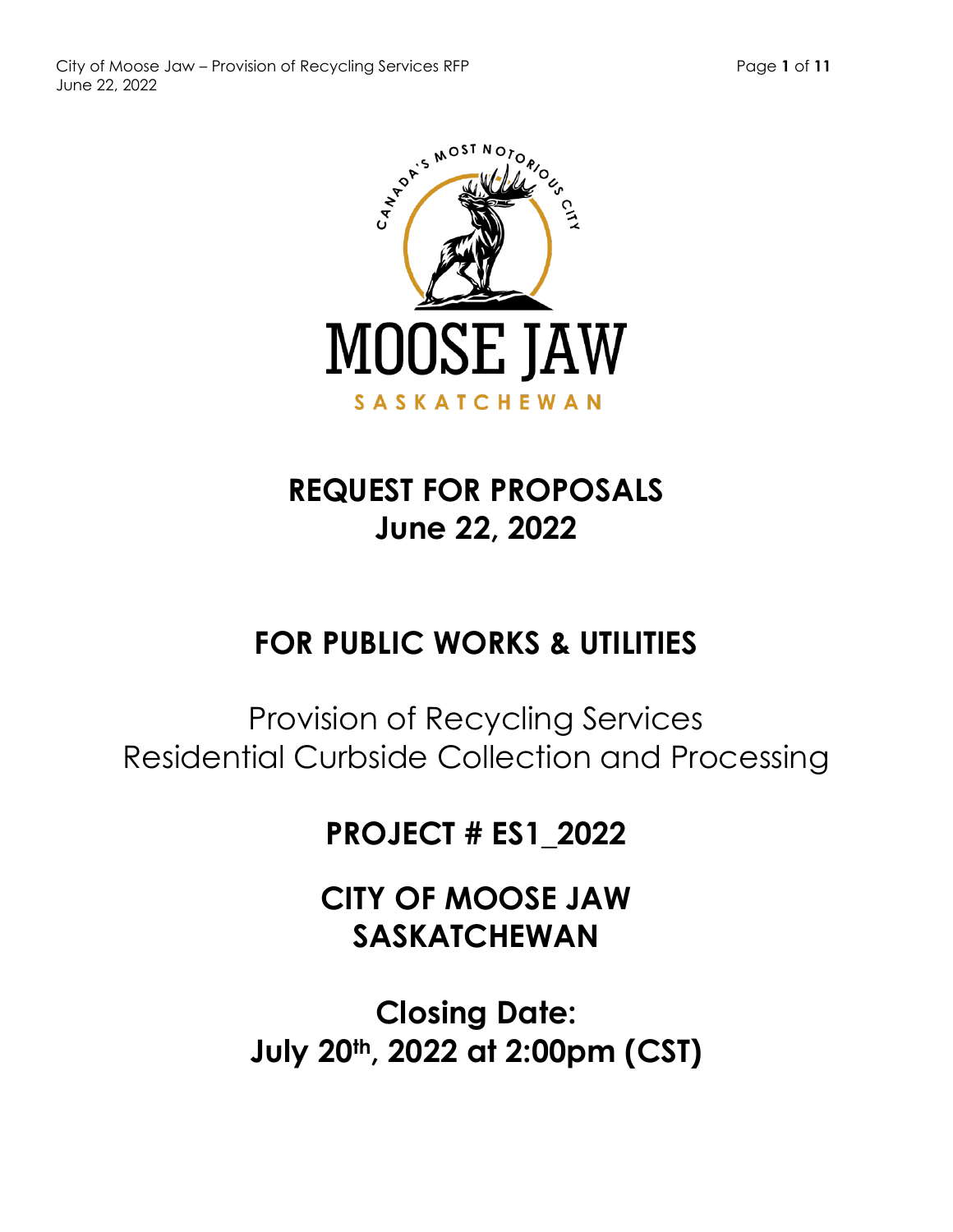# **INSTRUCTIONS TO PROPONENTS \_\_\_\_\_\_\_\_\_\_\_\_\_\_\_\_\_\_\_\_\_\_\_\_\_\_\_\_\_\_\_\_\_\_\_\_\_\_\_\_\_\_\_\_\_\_\_\_\_\_\_\_**

#### **INTRODUCTION**

- 1. The City of Moose Jaw collects recycling from approximately 11,750 residences with fully automated standard sized blue 360L medium-density polyethylene carts. This service is provided bi-weekly (every two weeks) year-round to residents that are subscribed to the service.
- 2. The City of Moose Jaw ("City" or "Moose Jaw") is inviting proposals from qualified service providers for the collection of these carts and the processing of recyclable materials collected in these carts on a bi-weekly basis (every two weeks).
- 3. The City intends to enter into a multi-year service agreement with the successful proponent starting October 1st, 2022
- 4. The City of Moose Jaw has provided single-stream curbside recycling collection to residents since implementation of the program October 1st, 2015.
- 5. The Request for Proposal (RFP) will be awarded by the City following proper approvals and provided certain conditions are met.
- 6. This RFP is not a tender and is not subject to the law of competitive bidding. No bid contract or agreement is created by the submission of the proposal.

#### **INQUIRES**

7. Any inquires concerning this RFP should be directed in writing to the following:

| <b>Attention: Jesse Watamanuk</b>    | or | <b>Attention: Darrin Stephanson</b>    |
|--------------------------------------|----|----------------------------------------|
| Utilities Supervisor Enviro Services |    | Director of Public Works and Utilities |
| City of Moose Jaw                    |    | City of Moose Jaw                      |
| 1010 High St W                       |    | 1010 High St W                         |
| Moose Jaw, SK                        |    | Moose Jaw, SK                          |
| S6H 1T9                              |    | S6H 1T9                                |
| Email: jwatamanuk@moosejaw.ca        |    | Email: dstephanson@moosejaw.ca         |

- 8. All inquires should be in writing and received by the City on or before July 13, 2022
- 9. Moose Jaw may circulate its response to any inquires to all proponents, along with the original inquiry and may post such response and original inquiry on [www.sasktenders.ca](http://www.sasktenders.ca/) and [www.moosejaw.ca](http://www.moosejaw.ca/) or may choose not to reply to any inquiry.
- 10. Proponents should refrain from contacting other employees, agents or members of Council of the City in respect to this RFP process, including for the purposes of lobbying or attempting to influence the outcome of this RFP process. Any such contact may, at the City's sole discretion, result in disqualification.
- 11. One (1) electronic copy of the proposal should be submitted by email to [operationsbids@moosejaw.ca](mailto:operationsbids@moosejaw.ca) by 2:00pm (CST) July 20, 2022 and in addition to the other requirements for submissions, meet the following conditions: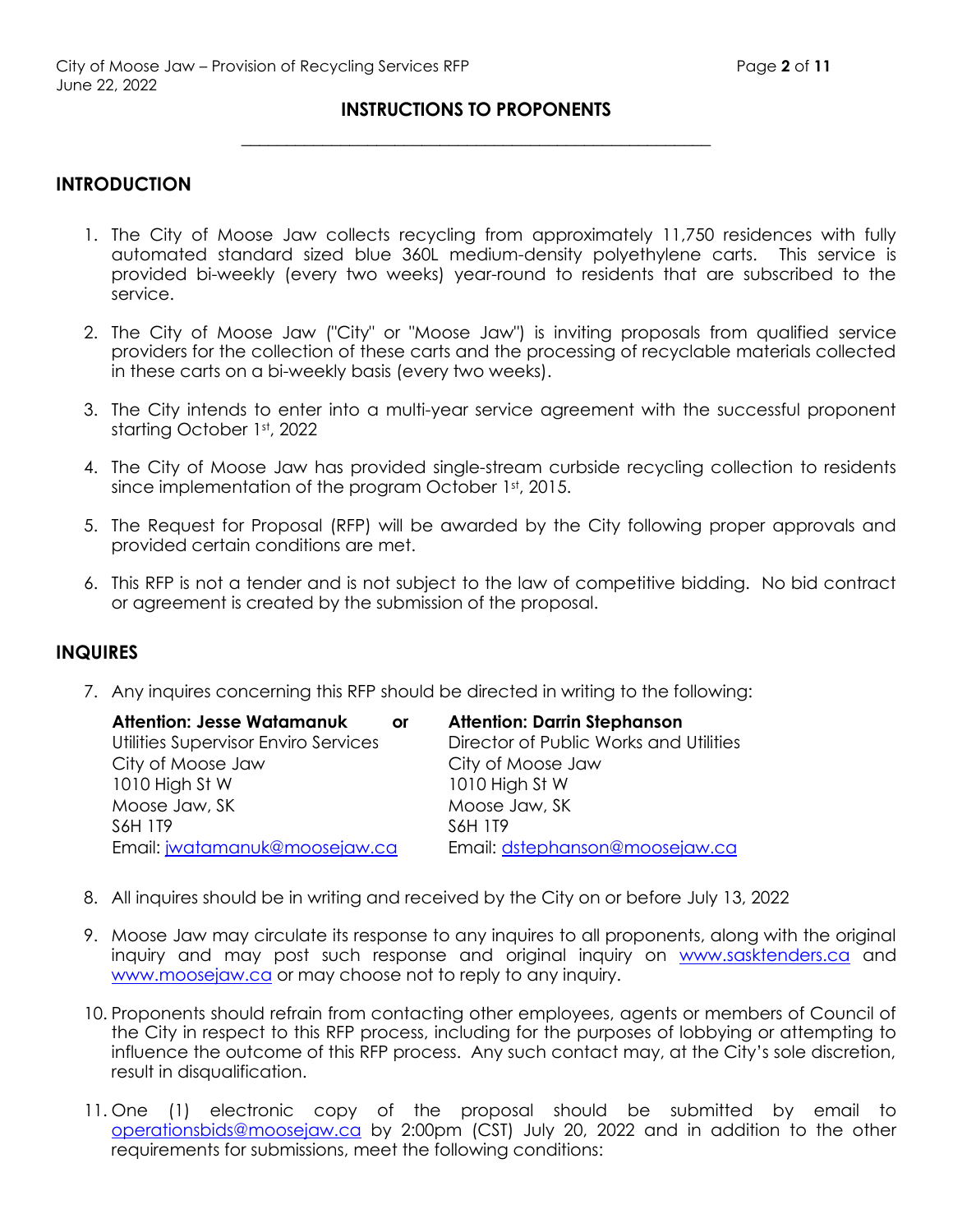City of Moose Jaw – Provision of Recycling Services RFP Page **3** of **11**

June 22, 2022

12. Subject line to include ATTN: Project Contact Name, Project Number, Project Name;

- 13. Message body to include: Respondent Name, Company, Contact Information, Brief Description of the Project;
- 14. Submission Attachment: The submission must be in .pdf format with the Project Number and Proponents name in the file name;
- 15. The email must be smaller than 50MB;
- 16. And if multiple emails are required to transfer the submission, the first email must contain clear instructions on how the additional files integrate into one (1) document.
- 17. Submissions will be date and time stamped based on the date and time shown when the email is received. If multiple emails are required, the time of the final email will be used.

#### 18. **Facsimile submissions will not be accepted.**

- 19. If you require additional time to submit your proposal, you should contact Jesse Watamanuk by email at [jwatamanuk@moosejaw.ca](mailto:jwatamanuk@moosejaw.ca) the City of Moose Jaw may, in its sole discretion allow additional time for proponents to submit a proposal.
- 20. Proposals and accompanying documentation provided to the City of Moose Jaw in response to this RFP will not be returned.

# **CONTENT OF PROPOSALS**

- 21. Proponents may provide additional information beyond that requested in the RFP for the City of Moose Jaws consideration. Any such additional information may be considered by the City in its sole discretion.
- 22. Proponents may be asked to submit additional information pertaining to their past projects and such other information as the City might reasonably require.

# **COST OF PROPOSALS**

- 23. The City is not responsible for any costs incurred by proponents in preparing their proposals, attending any meetings or interviews with the City, making any presentations to the City in connection with their proposals, or otherwise incurred in connection with this RFP process.
- 24. This RFP does not create any legal obligations between the City and any proponent.

### **EVALUATION PROCESS**

- 25. The City intends to enter into a service agreement (as defined below under "Form of Service Agreement") with the proponent whose proposal offers the best overall value, as determined by the City in its sole discretion.
- 26. Proposal will be opened and evaluated privately.
- 27. In assessing proposals, the City will take into consideration the following evaluation criteria:
	- a) Qualifications and experience of the proponent and its lead personnel in providing similar services;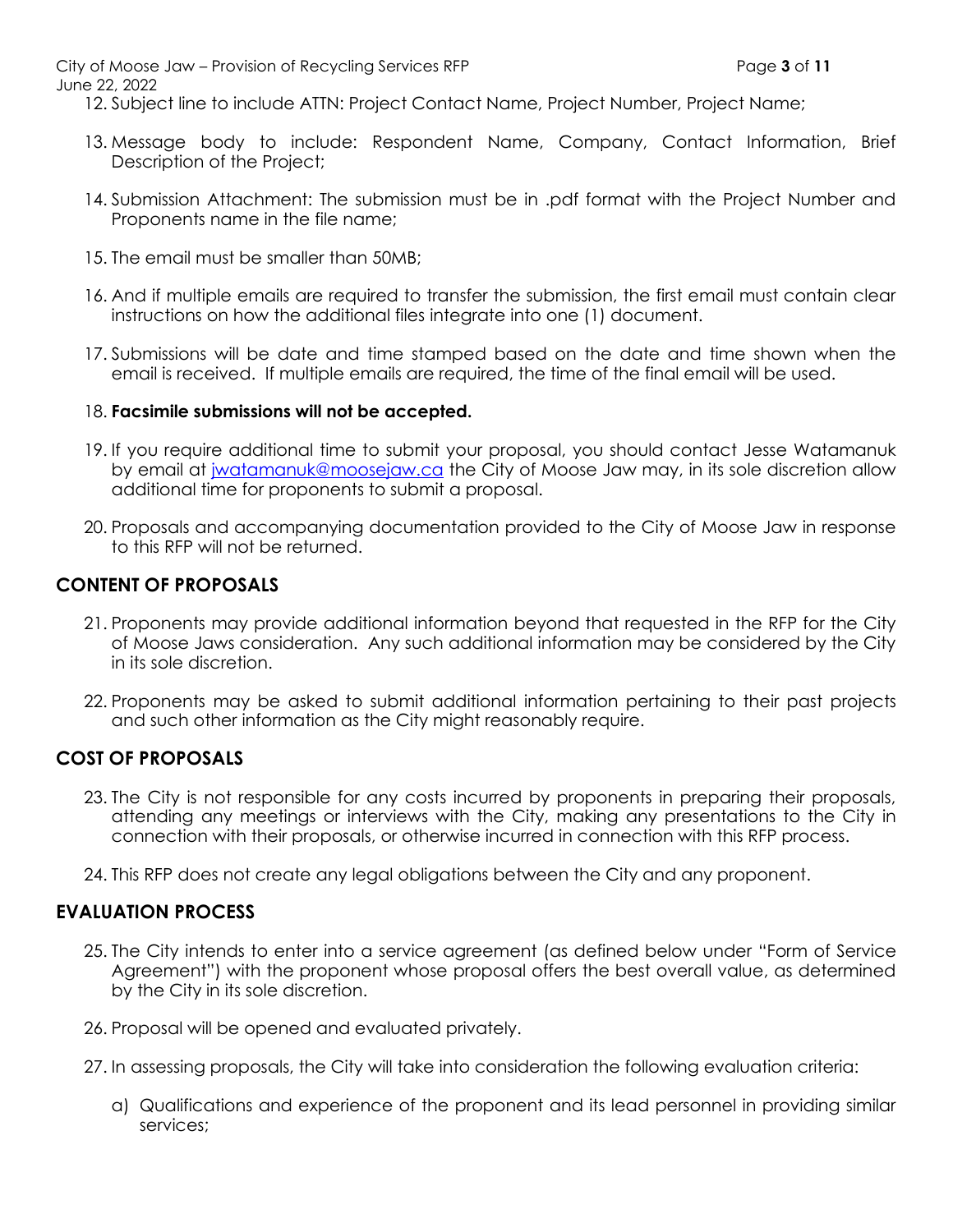City of Moose Jaw – Provision of Recycling Services RFP Page **4** of **11** June 22, 2022

- b) Qualifications and experience of any sub-contractors and their lead personnel in providing similar services;
- c) Previous experience of the City in working with the proponent and its lead personnel and any proposed sub-contractors and their lead personnel;
- d) Capacity of the proponent to meet the potential service requirements of the City as needed in a timely and efficient manner, including the qualifications, experience and availability of the proponents other proposed professionals;
- e) Fee proposal;
- f) Terms of the Service Agreement that the proponent is prepared to accept and the amount of the professional liability insurance carried by the proponent; and
- g) Such other criteria as the City considers relevant.

The City has not predetermined the relative importance of the above evaluation criteria.

- 28. Proponents are advised that the evaluation process is subjective in nature and the City's intention is to consider, in its sole discretion, each proposal on it merits, without regard to the rules or principles of competitive bidding or other legal duties, including without regard to whether a proposal is compliant with this RFP.
- 29. An invitation to interview or to negotiate does not obligate the City to conclude a Service Agreement with that proponent. The City may interview or may negotiate any aspect of any proposal with one or more proponents at any time.
- 30. The City will notify all unsuccessful proponents, by mail, within two weeks after entering into a Service Agreement. Unsuccessful proponents may request a debriefing interview, to obtain feedback on their proposal, within two weeks after receiving a notification letter.

# **ANTICIPATED SCHEDULE OF EVENTS**

31. The following is the anticipated schedule of events related to this RFP. These dates are provided as target dates only and may be changed at any time by the City in its sole discretion:

| RFP Released                          | June 22, 2022                         |
|---------------------------------------|---------------------------------------|
| Closing Date                          | July 20, 2022                         |
| Tentative Evaluation                  | Approx. 5 days following closing date |
| Tentative Service Agreement Execution | October 1, 2022                       |

### **FORM OF SERVICE AGREEMENT**

- 32. Any successful proponent(s) will be expected to enter into a Service Agreement based on a form of agreement with such modifications as agreed to by the City and a chosen proponent.
- 33. The expected term of the Service Agreement with the selected firm will be for an initial 3 years with the City having the discretion to extend the contract for up to two (2) consecutive periods of two (2) years each.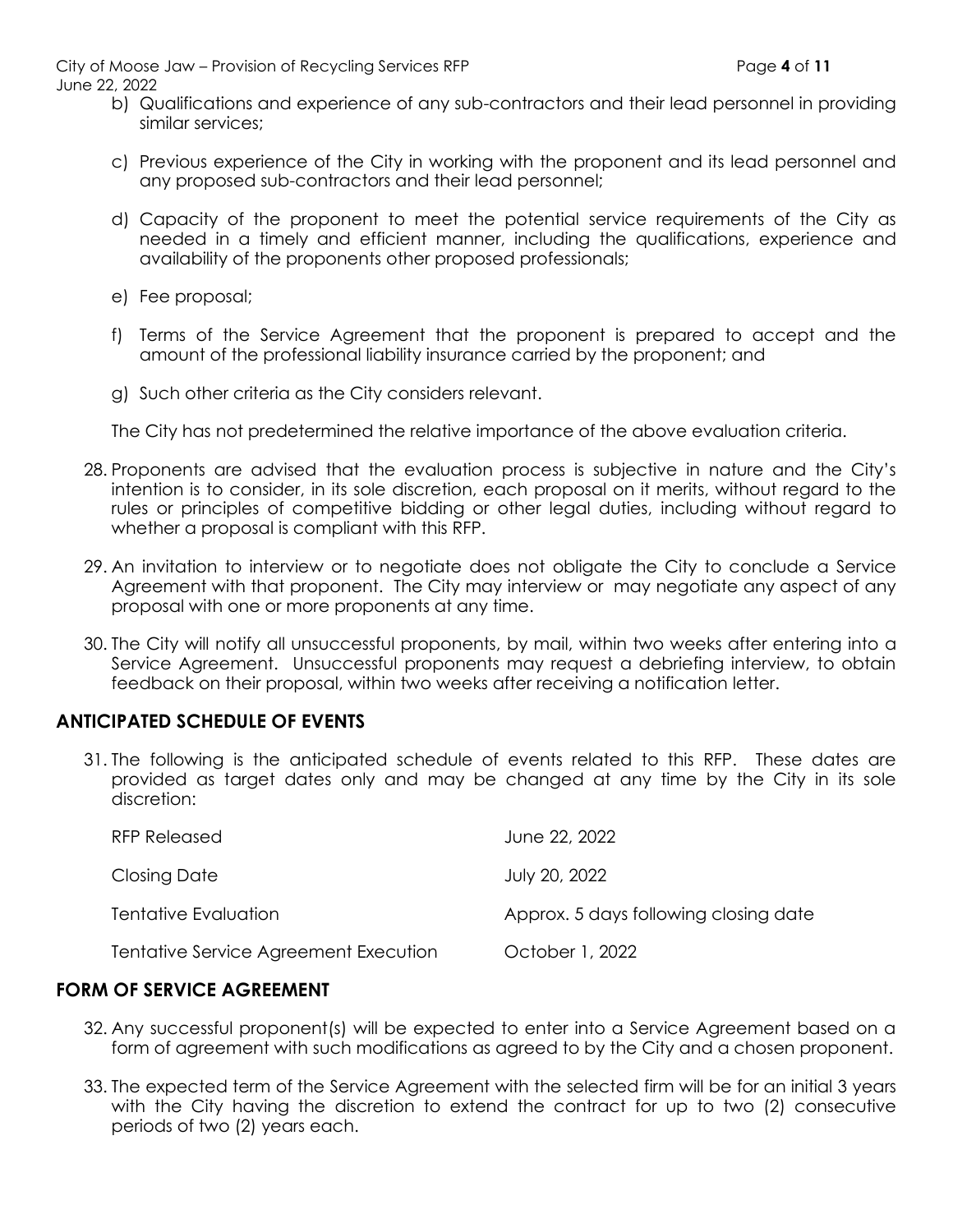- 34. This RFP is not intended to be a tender or otherwise subject to the laws of applicable to competitive bidding. Until such time as Moose Jaw signs a definitive Services Agreement with a proponent, Moose Jaw does not intend to create a contractual relationship including a bid contract (either expressed or implied) with any proponent submitting a response to this RFP.
- 35. Submission of a proposal does not obligate the City to accept any proposal or to proceed further with any services. Consideration of any proposal shall be in the City's sole discretion.
- 36. Proposals may be withdrawn or amended by proponents at any time by written notice to the City prior to the City and a proponent signing a formal contract.
- 37. For greater certainty, proponents are advised that the City is intending to conduct a flexible procurement process, not subject to the law of competitive bidding or other legal duties, and that the City may, in its sole discretion, at any time and for any reason:
	- a) Reject any and all proposals (including, for greater certainty, the lowest cost proposal);
	- b) Modify or vary any aspect of this RFP at any time before or after the time for submission of proposals;
	- c) Extend the deadline for submission of proposals at any time before or after the time for submission of proposals;
	- d) Accept any non-compliant, conditional or irregular proposal or any alternate proposal, in whole or in part;
	- e) Discuss the terms or a proposal submitted by a proponent with that proponent at any time, on a confidential basis, for the purpose of clarification and/or negotiation of that proposal;
	- f) Allow any proponent submitting a proposal to modify or vary any aspect of its proposal at any time;
	- g) Verify or seek clarification of any and all information provided pursuant to this RFP;
	- h) Negotiate any aspect of any proposal (including the fee proposal, lead personnel and the Service Agreement) with any one or more proponents at any time;
	- i) Allow any proponent submitting a proposal to make changes to its lead personnel and/or;
	- j) Cancel this RFP at any time for any reason and thereafter proceed in any manner it sees fit, in its sole discretion, including:
		- i. Issuing a new request for proposals or other procurement document based on the same or changed specifications or other requirements;
		- ii. Entering into sole source negotiations with any one or more of the proponents or any other person; or
		- iii. Cancelling the procurement in its entirety.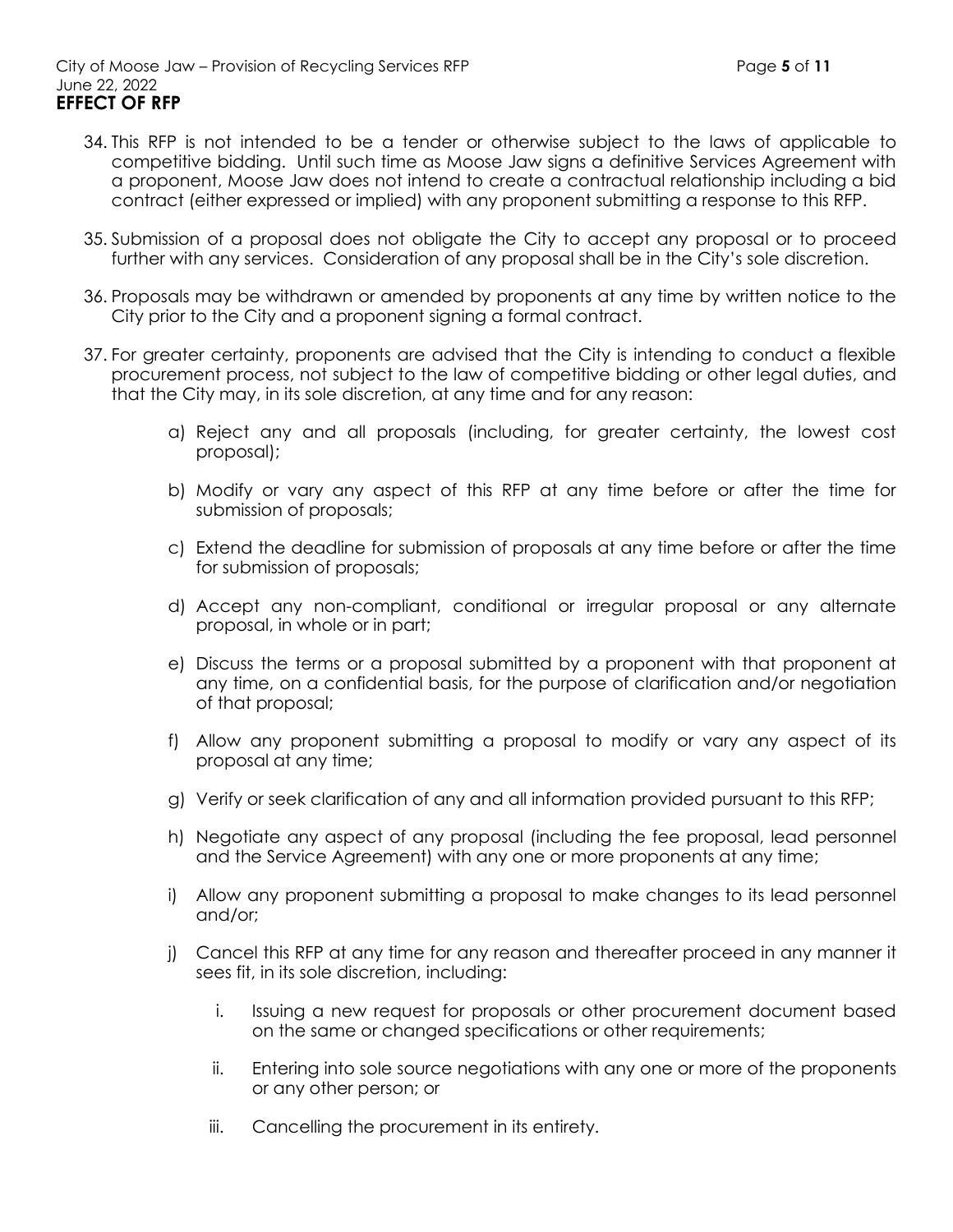#### City of Moose Jaw – Provision of Recycling Services RFP **Page 6** of **11** June 22, 2022 **CONFIDENTIALITY, PUBLIC ANNOUNCEMENTS**

- 39. Proponents are advised that as a city, Moose Jaw is subject to the provisions of *The Local Authority Freedom of Information and Protection of Privacy Act* (Saskatchewan), which provides a right of access to information in records under the control of a municipality. Proponents are advised that Moose Jaw may be required to disclose the RFP documents and a part or parts of any proposal in response to this RFP pursuant to *The Local Authority Freedom of Information and Protection of Privacy Act* (Saskatchewan).
- 40. Proponents are also advised that *The Local Authority Freedom of Information and Protection of Privacy Act* (Saskatchewan) does provide protection for confidential and proprietary business information; however, proponents are strongly advised to consult their own legal advisors as to the appropriate way in which confidential or proprietary business information should be marked as such in their proposal in response to this RFP. **Proponents should identify any information in their proposals that they consider to be confidential or proprietary business information.**

### **CONFIDENTIALITY, PUBLIC ANNOUNCEMENTS**

41. This procurement is subject to Annex 502.4 of the Agreement on Internal Trade.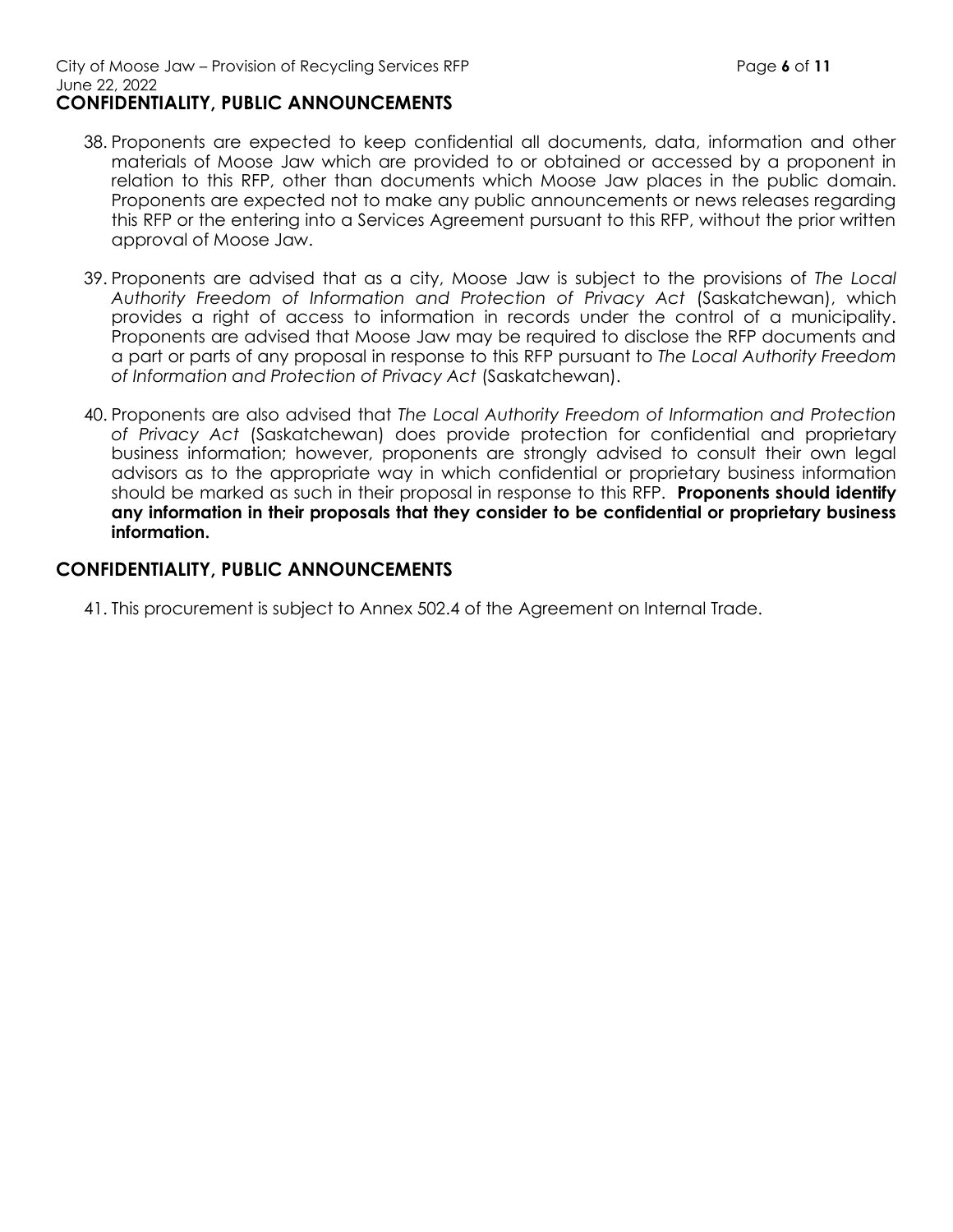#### **Schedule "A" – Scope of Services**

# **SCOPE OF PROJECT**

The following includes many of the specific responsibilities of the contractor and should be considered as minimum requirements only. The Proponent is encouraged to add whatever duties they may feel are necessary to provide the City with adequate professional services on this project. All work, including that listed in the Terms of Reference, should be listed in detail in the proponent's submission.

#### **SUMMARY**

The City is requesting the contractor provide collection and processing services for the municipalities residential curbside recycling program.

### **PROJECT OBJECTIVES AND DELIVERABLES**

The contractor will supply all expertise, supervision, labour, materials, equipment, and incidentals to complete the following:

### **GENERAL**

- 1. Work closely with the Public Works and Utilities Department of the City of Moose Jaw to ensure all needs are met.
- 2. Coordinate the activities of the sub-contractors (if any) required to complete the work.
- 3. Review and assimilate all relevant reports, plan and drawings, interview all relevant staff, and perform any other works that are required to complete the project.
- 4. Follow all applicable engineering standards, guidelines and best practices.
- 5. Follow all rules and regulations pertaining to environmental requirements for collection, processing, and disposal.
- 6. Follow all applicable municipal policies and bylaws for collection, disposal, and traffic control activities.
- 7. All recyclable materials collected and removed by the Contractor are the sole property of the Contractor and the Contractor shall have the exclusive and inalienable right to recover and secure proceeds from the sale of said recyclable materials and the City shall have no claim whatsoever on the proceeds from the sale thereof, except as allowed under the Saskatchewan Multi-Material Stewardship Program
- 8. Ensure all reasonable and practicable steps are taken so the recyclable materials are delivered to an established Material Recovery Facility (MRF) and not unnecessarily disposed of or Landfilled.

#### **MINIMUM REQUIREMENTS:**

The services associated with the contract will consist of, but are not limited to:

1. The collection of recyclable materials from curbside for all subscribed residential properties (The point of collection for residences varies but is approximately 70% rear lane and 30% front street)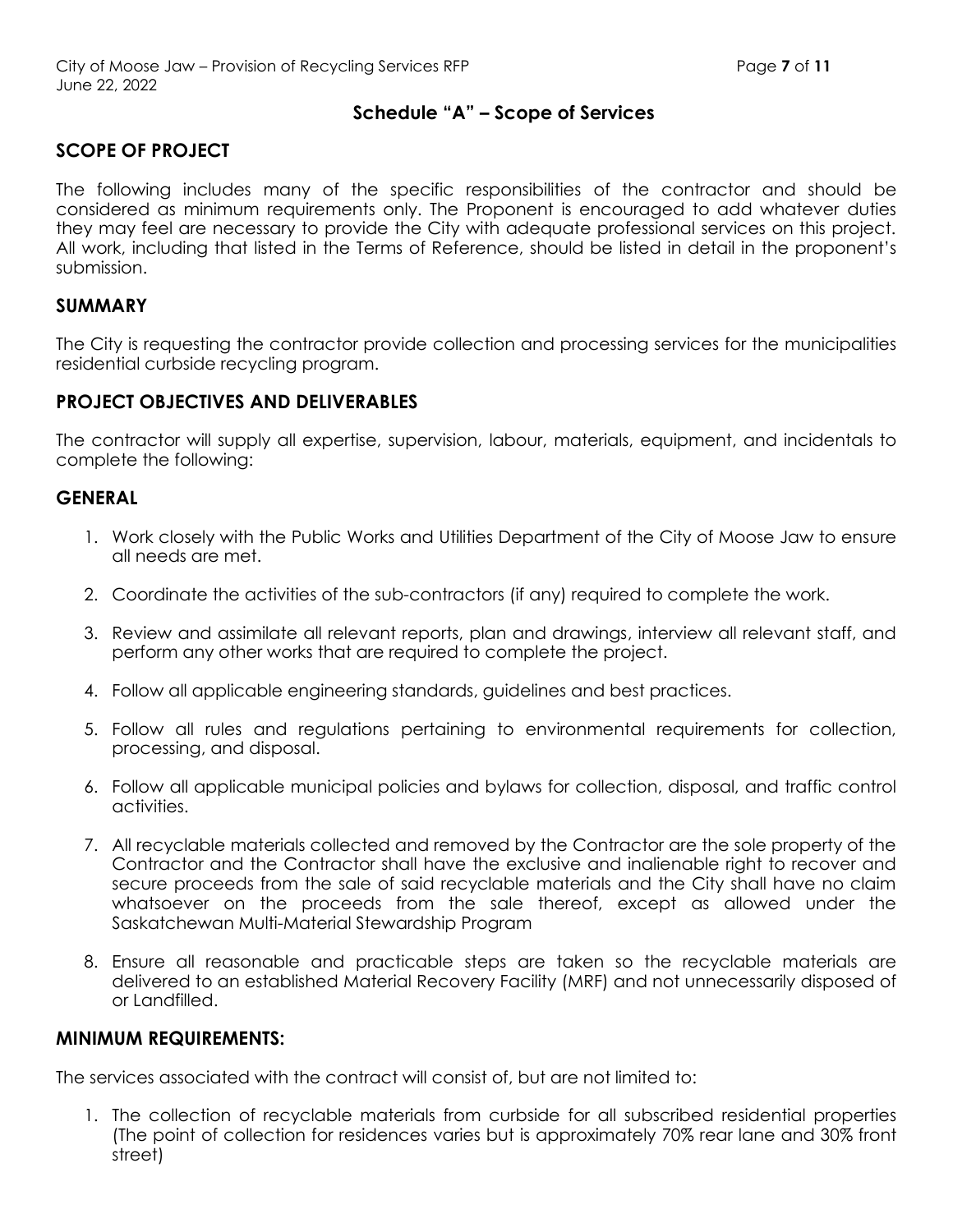City of Moose Jaw – Provision of Recycling Services RFP Page **8** of **11** June 22, 2022

- 2. Collection shall occur as per the bi-weekly schedule set forth by the City; Monday to Friday between the hours of 6:00am to 6:00pm. Scheduled collection on Statutory holidays will require collection to take place on or immediately preceding the date.
- 3. Collection from residential properties that require roll in/roll back service due to disabilities (list to be provided) currently 30 individual properties.
- 4. Collecting, sorting, delivering and marketing of recyclable materials from curbside collection to a recovery center pursuant to the Saskatchewan Multi-Material Stewardship Western (MMSW) Program.
- 5. Ensure all necessary reporting of volumes and types of materials is occurring on a monthly basis to enable the city to participate in the Saskatchewan Multi-Material Stewardship Program and provide as requested any additional information on the collection, cost of collection, volumes, types and sale of recyclable materials to the MMSW program.
- 6. Ensure the curbside collection program can accept a majority of the recyclable materials including but not limited to; cardboard, boxboard, office paper, newsprint, junk mail, magazines, catalogues, plastic containers, milk cartons, plastic milk jugs, plastics numbered 1 through 7, tin and aluminum cans.
- 7. Staff must be fully trained and licensed to operate the collection fleet as per all Provincial Regulations and Laws.
- 8. Operating staff shall be uniformed, and the collection fleet must be identifiable as the contractors.
- 9. Provision of equipment must be adequate to maintain daily collection operations and maintenance.
- 10. Provide the City a detailed schedule that clearly identifies hours of operation, staff and equipment, including back ups that may be utilized in the provision of recycling collection and processing.
- 11. The successful proponent must obtain or have a business license with the City of Moose Jaw prior to commencement of work
- 12. Provide Administration staff and support staff to handle complaints, insurance claims, reporting and rectifying missed collections, routing issues, reporting cart replacements and communicating these issues with City administration staff regularly.
- 13. Tag carts that are not in compliance with municipal bylaws for collection activities.
- 14. Provide collection to new properties as requested ie) new single-family houses. Services shall be extended to these units immediately upon request for the service, at the same unit price submitted.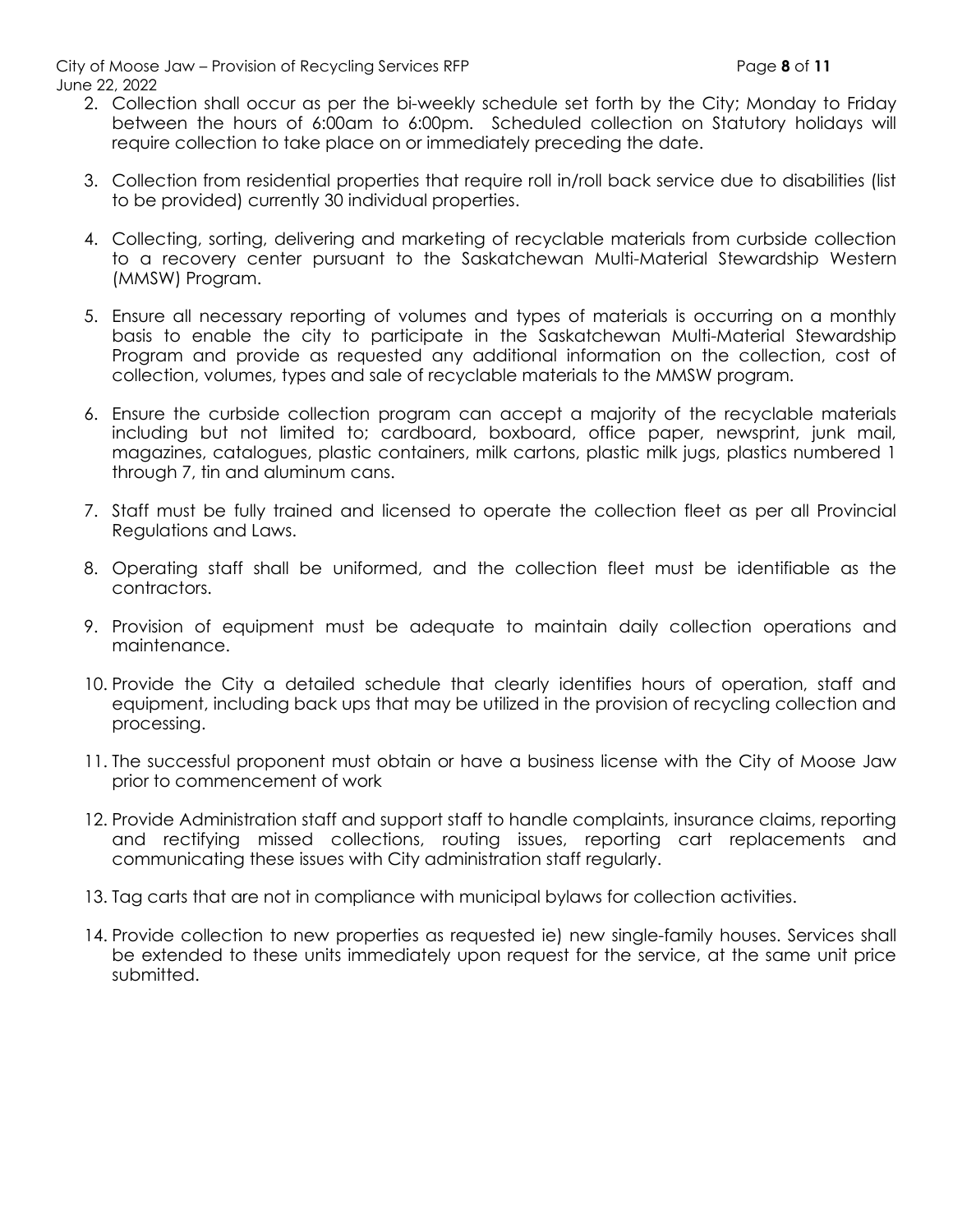### **Schedule "B" – Proposal Content Requirements**

Proponents should, at a minimum, include the following information in their Proposals.

# **RELEVANT EXPERIENCE**

- 1. A description of your firm's experience within the past 5 years for services similar to those required by the City for the Project,
	- A) on behalf of municipalities; and
	- B) in Saskatchewan and/or in the City or surrounding area.
- 2. Describe your firm's understanding of the anticipated challenges associated with the Project and suggested methods for dealing with such challenges.

# **LEAD PERSONNEL**

- 3. Identify the lead personnel responsible to lead the delivery of the various service phases and their expected involvement in the Project. The City expects that each of the identified lead personnel will be licensed and in good standing to perform the services in Saskatchewan.
- 4. Describe the relevant experience of the lead personnel and include their resumes and professional designations.

# **PROFESSIONAL LIABILITY INSURANCE**

5. The City prefers that the successful proponent carries professional liability insurance in an amount of not less than \$5,000,000.00 per occurrence. Please confirm the amount of professional liability insurance your firm carries.

# **FEE PROPOSAL**

6. Proponents should provide a fee proposal which addresses the following:

### **A) Fixed Fee:**

In connection with all the Services described in Schedule "B", please provide a time plus materials-based fee including an upset limit that you are prepared to offer and describe any conditions or limitations applicable to such fees. Additionally, please provide costing on a per year basis for both the design of the program and implementation/execution of the program including a proposed timeline of service/deliverables.

Fixed fee operational costs can be provided in tabular form with a detailed price breakdown for each category of the work performed and a statement of the total Contract cost, on a yearly basis.

#### **B) Hourly Rates:**

In connection with any Additional Services, as defined in the Service Agreement, please provide a complete schedule of all hourly rates for the lead personnel, any other professionals and any other service providers expected to work on the Project, exclusive of GST. Also indicate the duration that the hourly rates will remain in effect for.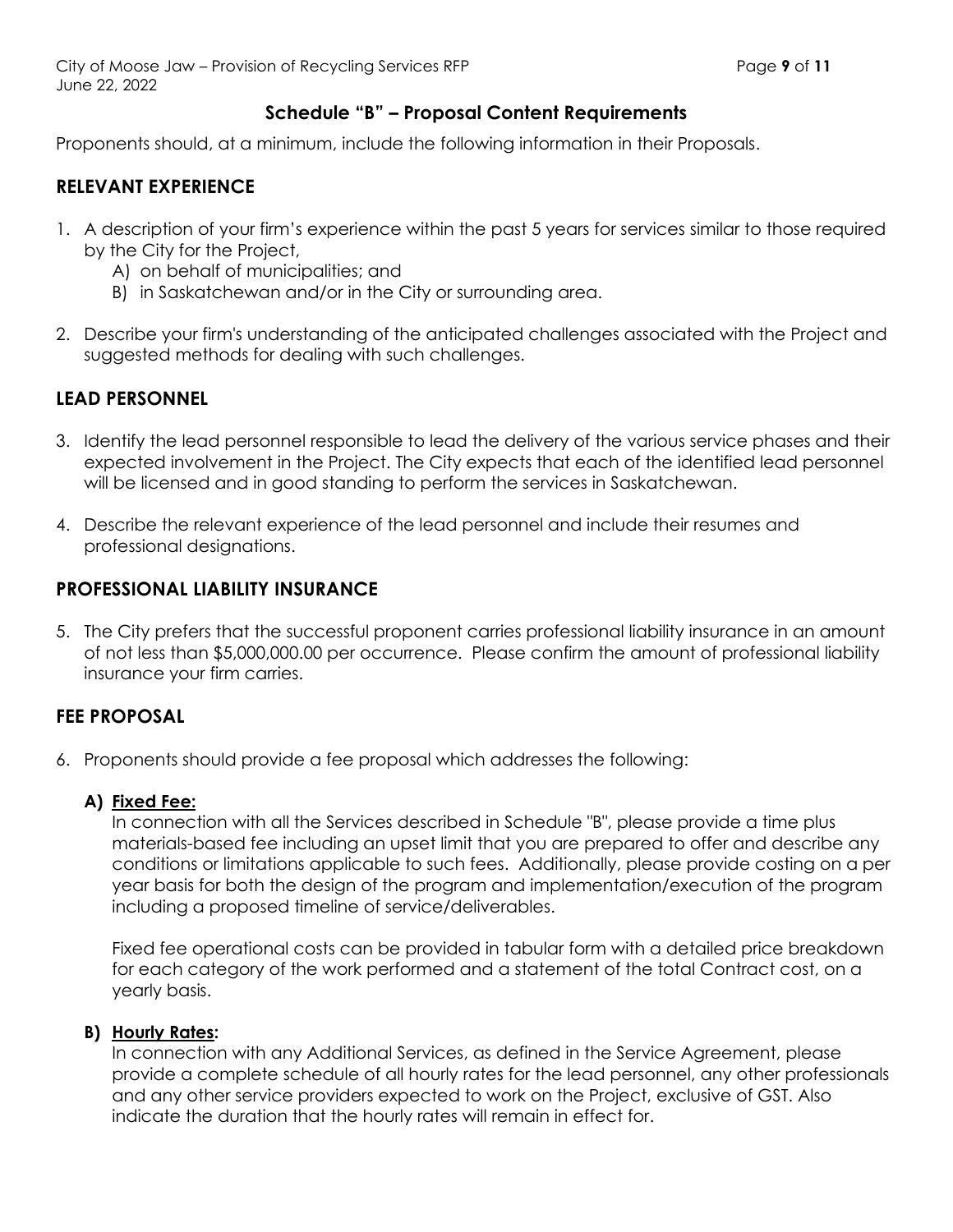City of Moose Jaw – Provision of Recycling Services RFP **Page 10** of **11** Page 10 of 11 June 22, 2022

If hourly rates are to be adjusted for future years, in the event the City exercises its options to extend the Service Agreement how would such rates be adjusted and describe whether they would be subject to a not-to-exceed escalation factor.

#### **C) Reimbursable Expenses:**

Please describe any other reimbursable expense categories and any proposed mark-up. The City prefers that no mark-up is proposed for reimbursable expenses.

- 7. The City is interested in considering any value-added services a proponent may have to offer. This may include options to accept a larger variety of recycling materials in the curbside collection program.
- 8. The City will retain the services of the successful proponent for the provision of the municipalities curbside recycling services program

### **EXCEPTIONS TO SERVICES AGREEMENT TERMS**

9. A detailed description of any exceptions or additions to the Service Agreement should be clearly set out in a proponent's proposal. The City will assume, in the absence of any such exceptions or additions, that the proponent accepts the form of Service Agreement.

### **CONFLICT OF INTEREST DISCLOSURE**

10. Disclose any actual or potential conflicts of interest that may exist between your firm, its management, employees, or proposed sub-contractors and the City, its members of Council, management, or employees, and the nature of such conflict of interest. If a proponent has no such conflict of interest, a statement to that effect should be included in its proposal. The City employees are ineligible to participate, directly or indirectly, with any proponent or its team (including as a sub-contractor).

# **CONFIDENTIALITY**

11. Identify any information in your proposal or communications with the City which you consider to be confidential or proprietary. Proponents acknowledge that the City and all materials in its possession are subject to *The Local Authority Freedom of Information and Protection of Privacy Act* (Saskatchewan).